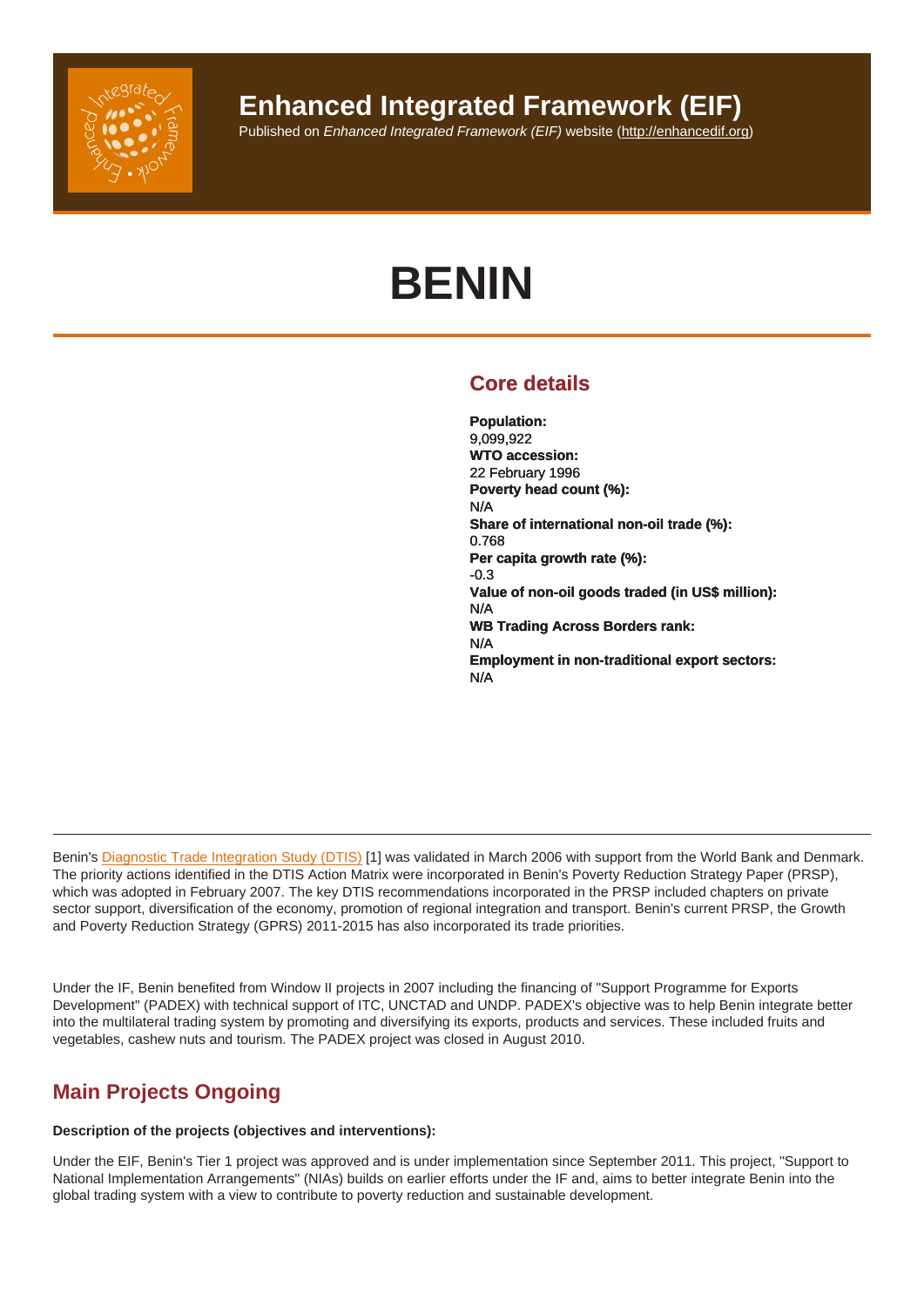Under the Tier 1 project, Benin has carried out 6 major sectoral studies including: on the development and promotion of sustainable and community tourism in Abomey, Ganvie and Ouidah; on the competitiveness of the cashew nut sector; on the development of the agro-industry and commerce in Benin; survey on the capacity of trade information providers; national survey on export related trade information; and value chain study on the development and promotion of sustainable tourism.

Benin's DTIS Update (DTISU) was approved by the EIF Board in March 2013 and is on- going with the World Bank as the Main Implementing Entity (MIE).

Main progresses to date:

Trade priorities have been included in Benin's PRSP, the Growth and Poverty Reduction Strategy (GPRS) 2011-2015 and coordination mechanisms have been put in place to ensure its implementation, including developing a trade strategy to update the GPRS. Trade has also been integrated in sectoral strategies on agriculture, industry, tourism and transport.

Benin is implementing a capacity-building plan including various activities on improving the competitiveness of the cashew sector as well as support to sustainable land management around the lakeside town of Ganvié crafting handmade items using water hyacinths. These capacity building efforts have mainly targeted women entrepreneurs.

Public-private sector consultative mechanism was launched in October 2012 under the leadership of the President of Benin.

Outlook:

Work is under way with preparations a Tier 2 project proposal with assistance from the United Nations Industrial Development Organization (UNIDO), ITC and UNCTAD on supporting productive and trade capacities of Benin. The EIF National Implementation Unit (NIU) is also working on another Tier 2 proposal on developing inclusive sustainable tourism in Benin.

### **Results**

Through capacity building efforts, tourism products have been developed and promoted within the communities of Abomey, Ganvié and Ouidah. These tourism products have contributed to sustainable tourism in Benin, with women groups being trained in the art of crafting handmade items using the water hyacinth. Additionally, to further improve the competitiveness of the cashew sector, cashew stakeholders' capacities have been developed and 15,300 jute bags have been provided to cashew producer groups.

## Links

Benin, Enhanced Integrated Framework http://cirbenin.org/ [2]

## State of implementation

| <b>TIER 1 OUTCOME AND INDICATORS</b>                                                                                                                       |                 |     |     |           |
|------------------------------------------------------------------------------------------------------------------------------------------------------------|-----------------|-----|-----|-----------|
| Outcome 1: Sufficient institutional and management capacity built in Benin to formulate and implement trade?related strategies<br>and implementation plans |                 |     |     |           |
| Outcome 1 indicators                                                                                                                                       | <b>Baseline</b> | '10 | '11 | '12       |
| $[O1.1:$ Support to NIAs $(Y/N)$                                                                                                                           | No              | Nol | Yes | Yes       |
| O1.2: DTIS Action Matrix (Date)<br>2006                                                                                                                    | Nol             | No  | Nol | No        |
| O1.3: Fiduciary capacity (1-5)                                                                                                                             |                 |     |     |           |
| [O1.4: Trade strategy updated (Y/N)                                                                                                                        | No              | Nol | Nol | <b>No</b> |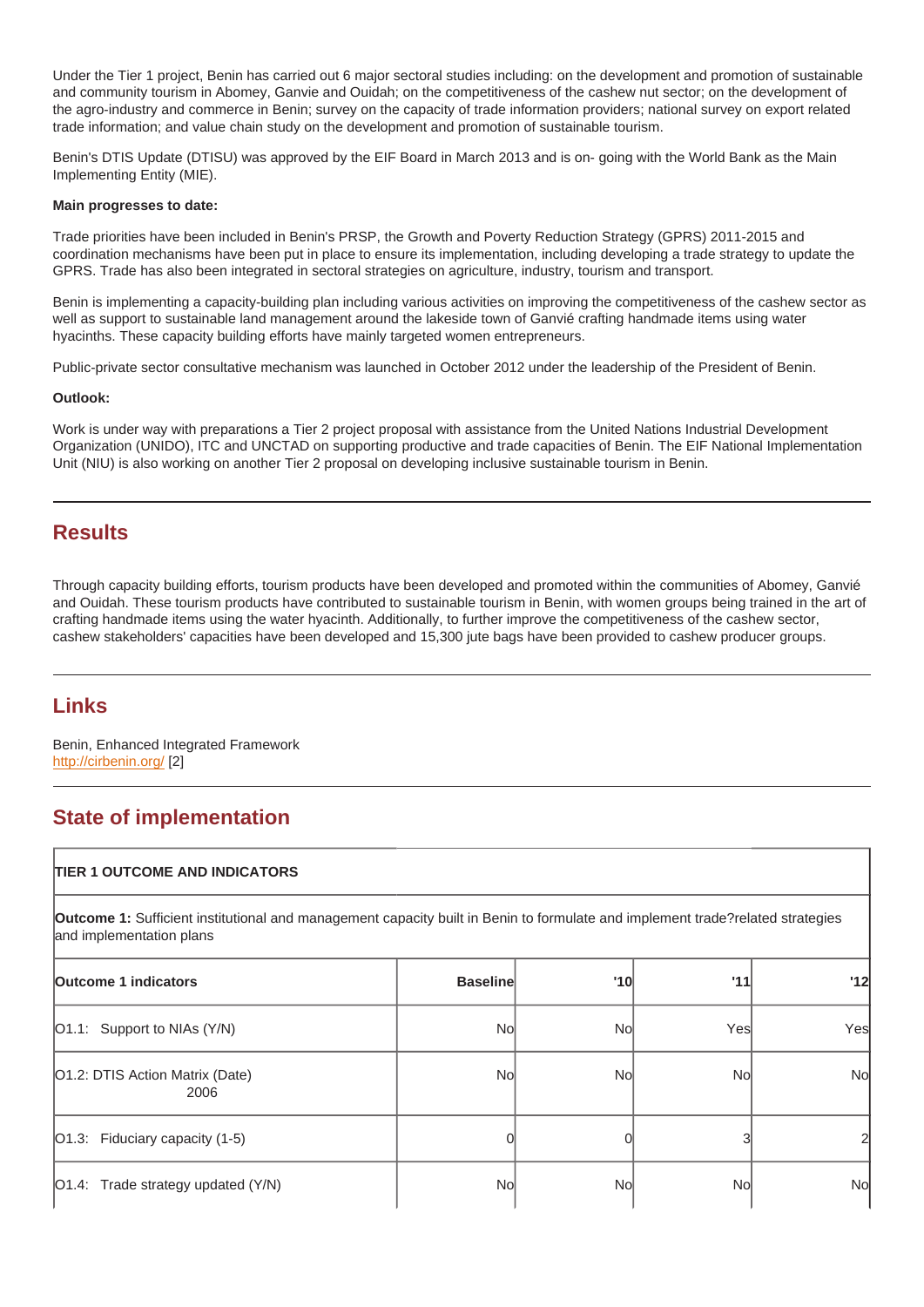| O1.5: Trade Strategy quality (1-5)    |  |   |
|---------------------------------------|--|---|
|                                       |  |   |
| O1.6 Trade strategy implemented (1-5) |  | 5 |

| <b>Outcome 2:</b> Benin mainstreams trade into its national development strategies and plans |                 |      |      |     |
|----------------------------------------------------------------------------------------------|-----------------|------|------|-----|
| <b>Outcome 2 indicators</b>                                                                  | <b>Baseline</b> | '10  | 111  | '12 |
| [O2.1: Trade in the National Development Plan (1-5)]                                         |                 |      |      | 3   |
| O2.2: Trade in Productive Sector Strategies (Y/N)                                            | Yesl            | Yesl | Yesl | Yes |
| O2.3: Public-Private Dialogue (1-5)                                                          |                 |      |      | 2   |

**Outcome 3:** Coordinated delivery of trade-related resources (funding, TA, etc.) by donors and implementing agencies to implement Benin's priorities following the adoption of the DTIS Action Matrix

| <b>Outcome 3 indicators</b>                                              | <b>Baseline</b> | '10  | '11  | '12       |
|--------------------------------------------------------------------------|-----------------|------|------|-----------|
| O3.1: Annual joint sector implementation overview<br> (Y/N)              | Nol             | Nol  | Nol  | <b>No</b> |
| O3.2: Frequency of Government-Donor consultation<br>$ $ in trade $(1-5)$ |                 |      |      | 3         |
| 03.3: UN-CEB Cluster activities based on DTIS<br>Action Matrix (Y/N)     | Yesl            | Yesl | Yesl | Yes       |
| [O3.4: Joint donor initiatives in trade (Y/N)                            | Yesl            | Yesl | Yes  | Yesl      |

| <b>Outcome 4:</b> Benin secures resources in support of initiatives that address DTIS Action Matrix priorities |                 |     |      |     |
|----------------------------------------------------------------------------------------------------------------|-----------------|-----|------|-----|
| <b>Outcome 4 indicators</b>                                                                                    | <b>Baseline</b> | '10 | '11  | '12 |
| [O4.1: Medium-term Programme (1-5)                                                                             |                 |     |      | 51  |
| O4.2: Government budget contribution (Y/N)                                                                     | No              | Nol | No   | Nol |
| O4.4: Number and amount of projects funded from<br><b>DTIS Action Matrix (in US\$ million)</b>                 |                 | N/A |      |     |
|                                                                                                                | (1)             |     | (17) | 61  |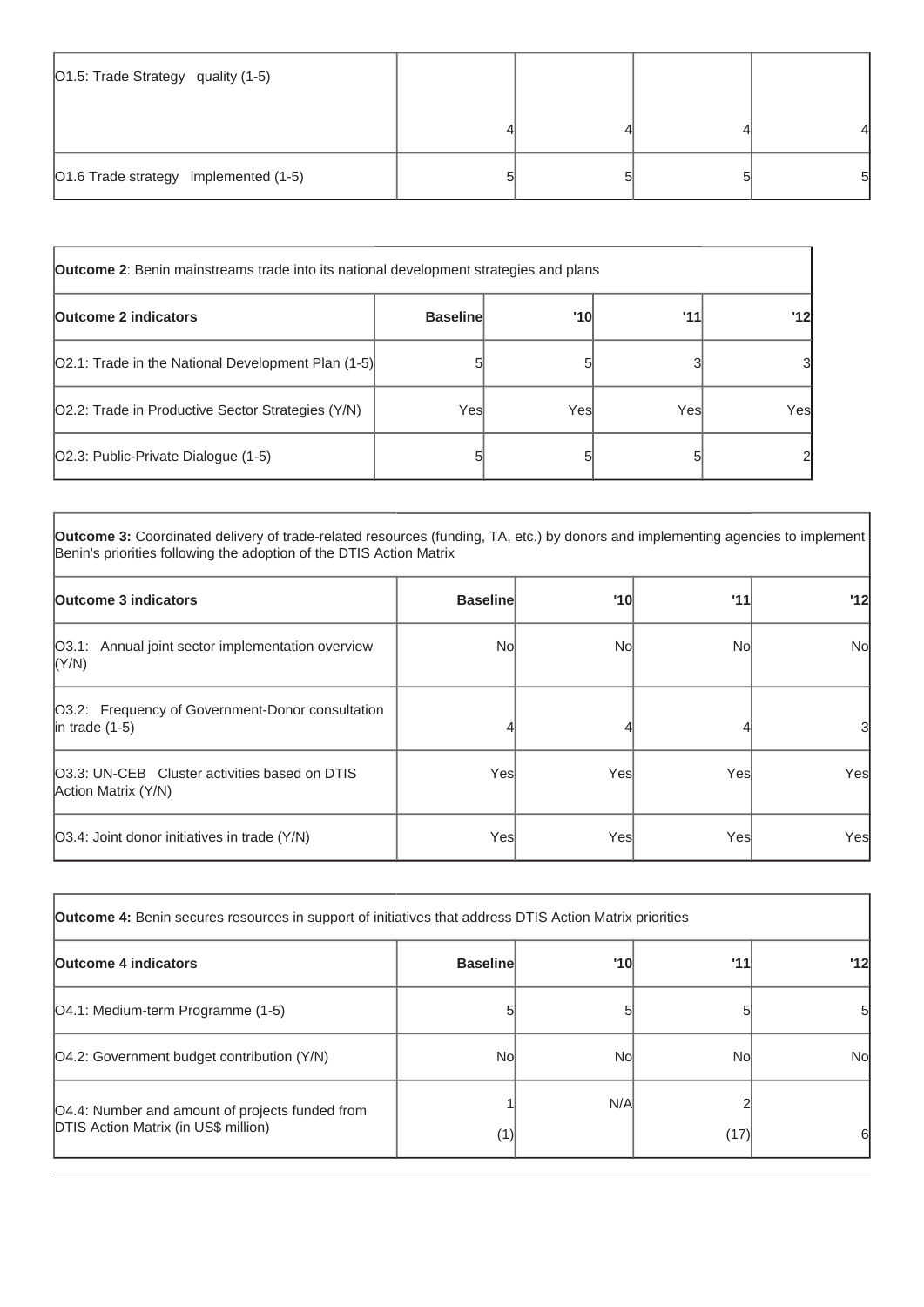## **Financial information**

#### **DTIS Update**

Starting date / End date 11/03/2013 Approved Budget 200,000 Board Approval Date 11/08/2011 Disbursement 200,000 Expenditure Reported 142,982 MOU Approval Date 11/03/2013 MOU Expiry Date 30/06/2015 Phase: Completed

#### **NIA Support**

Starting date / End date 22/09/2011 Approved Budget 899,991 Board Approval Date 11/08/2011 Disbursement 899,991 Expenditure Reported 878,269 MOU Approval Date 19/09/2011 MOU Expiry Date 31/03/2015 Phase: Implementation

#### **Renforcement des capacités productives et commerciales (RCPC)**

Starting date / End date 28/07/2014 Approved Budget 2,999,089 Board Approval Date 24/07/2014 Disbursement 1,203,862 Expenditure Reported 44 MOU Approval Date 31/12/2014 MOU Expiry Date 31/12/2017 Phase: Implementation

## **Contact**

**Focal Point**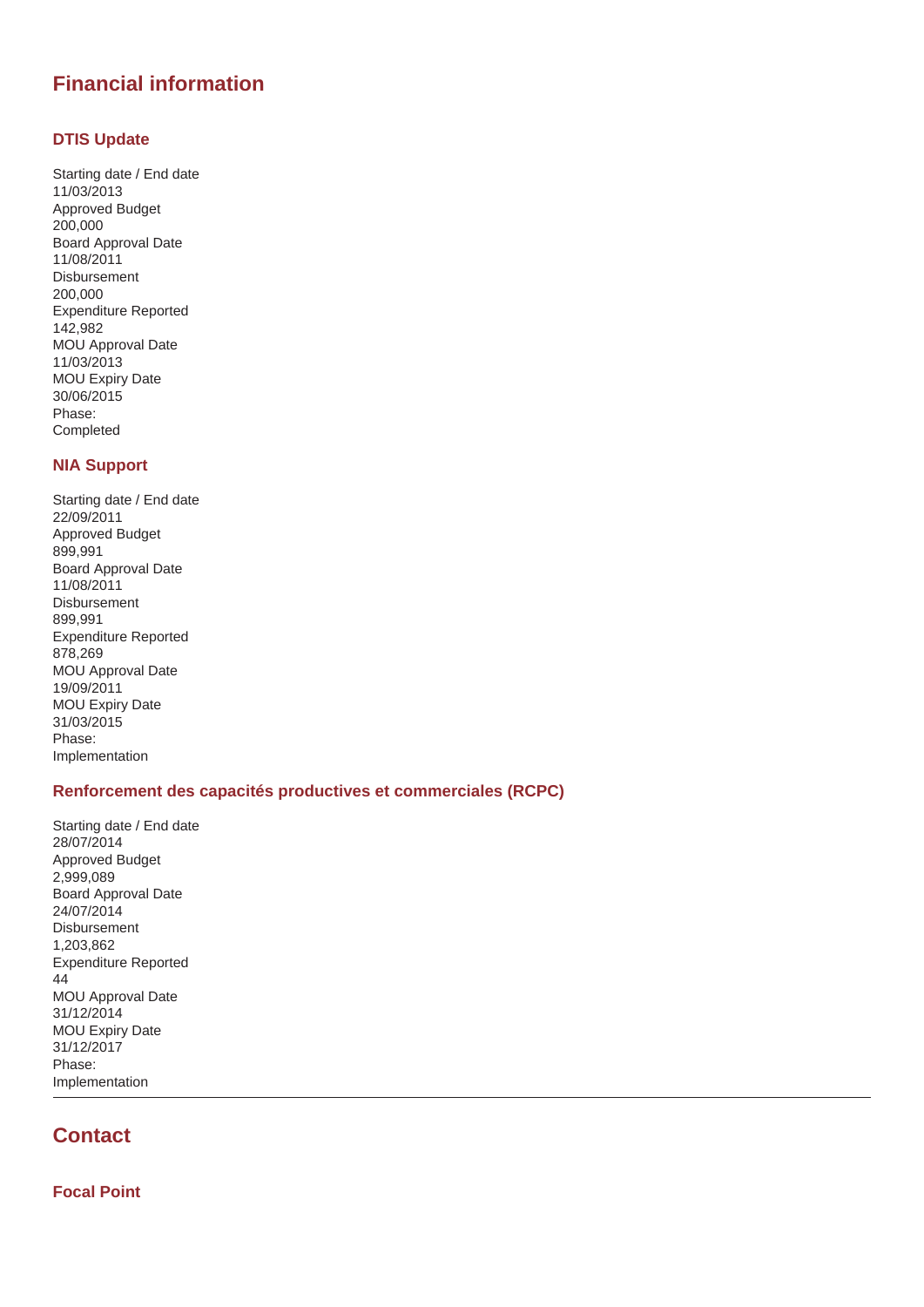**Mr. Chakirou TIDJANI**

Directeur Général du Commerce Extérieur 01BP363 Cotonou, Benin Tel: '+229 21 30 70 26, +229 95 01 08 54

#### **NIU Coordinator**

#### **Dr. Euloge HOUNGBO**

Coordinateur National du Programme du CI 01 BP 8270 Cotonou, Benin Tel: '+229 21 14 69 45, +229 21 31 05 30, +229 95 15 59 30, +229 93 98 86 74

#### **Donor Facilitator**

#### **S.E.M. David QUENUM** Amb. Netherlands

Netherlands Embassy -

-, Benin Tel: -

#### **WB Contact**

#### **Mr. David Cal MAC WILLIAM** Senior Economist

The World Bank -

-, Benin Tel: +1 202 473 8137 **Mr. Jean-Christophe MAUR** Senior Economist (only for DTIS) The World Bank

- -, Benin Tel: +1 202 473 6360

#### **UNDP Contact**

#### **M. Gilbert POUMANGUÉ** Représentant Résident Adjoint UNDP , Benin Tel: - **Mr. HOUSSOU ACHILLE** Représentant résident

01BP506 Lot 111 Cotonou, Benin Tel: +229 21 31 30 45

#### **EIF Board Member**

**Mr. Chakirou TIDJANI** Directeur général du Commerce extérieur Ministère de l'Industrie, du Commerce, des Petites et Moyennes Entreprises B.P. 190 Cotonou, Benin Tel: +229 21 33 24 19

#### **Other**

#### **S.E.Mme. Madina SEPHOU**

Ministre de l'Industrie, du Commerce, des Petites et Moyennes Entreprises Ministère de l'Industrie, du Commerce, des Petites et Moyennes Entreprises

- Cotonou, Benin Tel: 00229 21 30 70 18